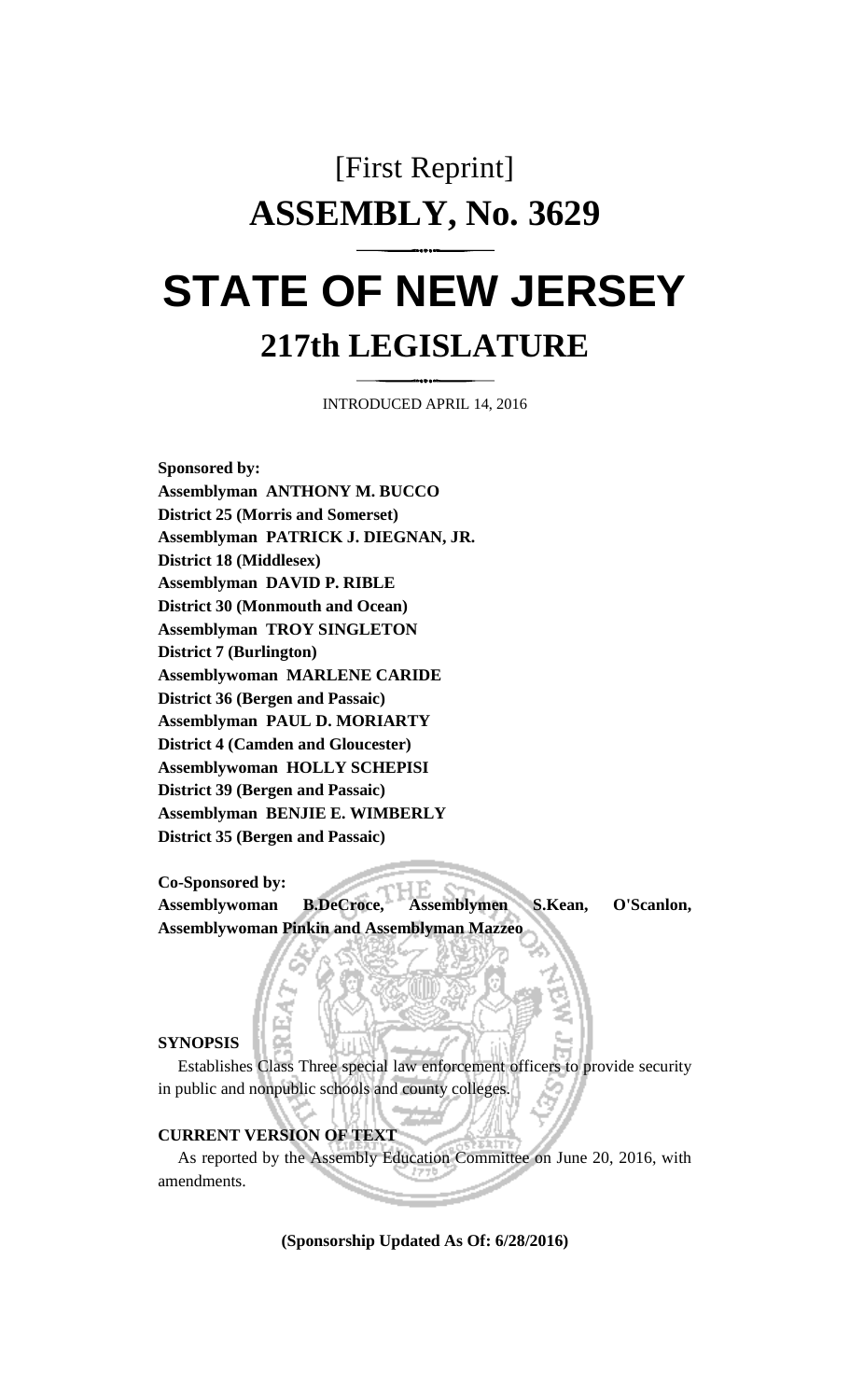**EXPLANATION – Matter enclosed in bold-faced brackets [thus] in the above bill is not enacted and is intended to be omitted in the law. AN ACT** concerning security in schools and certain colleges and amending P.L.1985, c.439 **<sup>1</sup> [**and P.L.2005, c.276**] 1** . **BE IT ENACTED** *by the Senate and General Assembly of the State of New Jersey:* 1. Section 3 of P.L.1985, c.439 (C.40A:14-146.10) is amended to read as follows: 3. a. Any local unit may, as it deems necessary, appoint special law enforcement officers sufficient to perform the duties and responsibilities permitted by local ordinances authorized by N.J.S.40A:14-118 or ordinance or resolution, as appropriate, authorized by N.J.S.40A:14-106 and within the conditions and limitations as may be established pursuant to this act. b. **[**No**]** A person **[**may**]** shall not be appointed as a special law enforcement officer unless the person: (1) Is a resident of this State during the term of appointment; (2) Is able to read, write and speak the English language well and intelligently and has a high school diploma or its equivalent; (3) Is sound in body and of good health; 21 (4) Is of good moral character; (5) Has not been convicted of any offense involving dishonesty or which would make him unfit to perform the duties of his office; (6) Has successfully undergone the same psychological testing that is required of all full-time police officers in the municipality or county or, with regard to a special law enforcement officer hired for a seasonal period by a resort municipality which requires psychological testing of its full-time police officers, has successfully undergone a program of psychological testing approved by the commission. c. Every applicant for the position of special law enforcement officer appointed pursuant to this act shall have fingerprints taken, which fingerprints shall be filed with the Division of State Police and the Federal Bureau of Investigation. d. No person shall be appointed to serve as a special law enforcement officer in more than one local unit at the same time, nor shall any permanent, regularly appointed full-time police officer of any local unit be appointed as a special law enforcement officer in any local unit. No public official with responsibility for setting law enforcement policy or exercising authority over the budget of the local unit or supervision of the police department of a local unit shall be appointed as a special law enforcement officer. e. Before any special law enforcement officer is appointed pursuant to this act, the chief of police, or, in the absence of the chief, other chief law enforcement officer of the local unit shall

**Matter underlined thus is new matter.**

**Matter enclosed in superscript numerals has been adopted as follows: Assembly AED committee amendments adopted June 20, 2016.**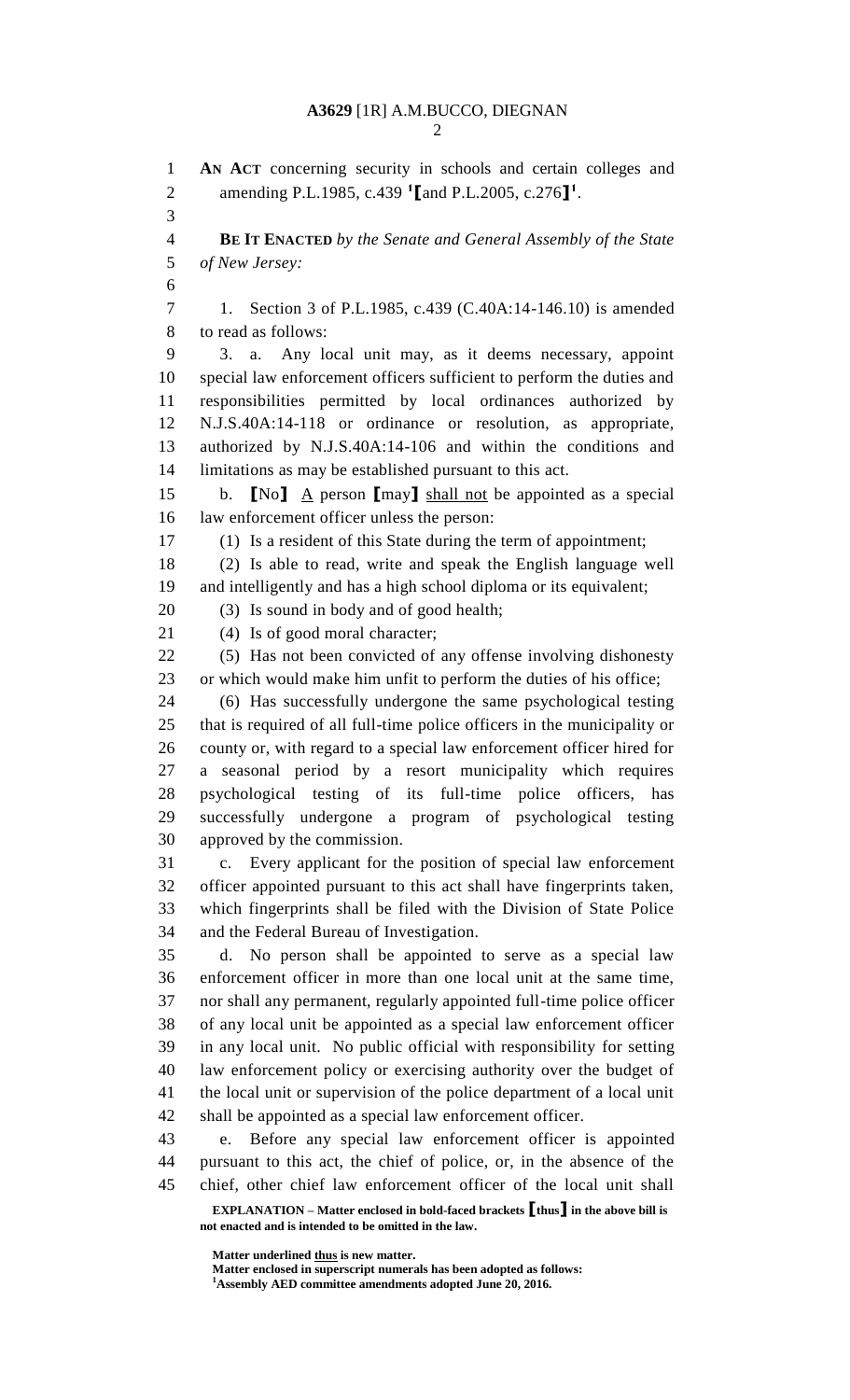ascertain the eligibility and qualifications of the applicant and report these determinations in writing to the appointing authority. f. Any person who at any time prior to his appointment had served as a duly qualified, fully-trained, full-time officer in any municipality or county of this State and who was separated from that prior service in good standing, shall be eligible to serve as a special law enforcement officer consistent with guidelines promulgated by the commission. The training requirements set forth in section 4 of **[**this act**]** P.L.1985, c.439 (C.40A:14-146.11) may be waived by the commission with regard to any person eligible to be appointed as a special law enforcement officer pursuant to the provisions of this **[**subsection**]** section. g. In addition to the qualifications established in subsection b. of this section, a person shall not be appointed as a Class Three special law enforcement officer unless the person: (1) is a retired law enforcement officer who is less than 65 years 17 of age; for the purposes of this paragraph, a law enforcement officer shall not be considered retired if the officer's return to employment violates any federal or State law or regulation which would deem 20 the officer's retirement as not being bona fide; (2) had served as a duly qualified, fully-trained, full-time officer in any municipality or county of this State or as a member of the State Police and was separated from that prior service in good standing, within three years of appointment, except during the first 25 year following the effective date of P.L. c. (pending before the Legislature as this bill), was separated from that prior service 27 within five years of appointment; (3) is physically capable of performing the functions of the position, determined in accordance with Police Training Commission guidelines; (4) possesses a New Jersey Police Training Commission Basic Police Officer Certification or New Jersey State Police Academy Certification; **[**(5) has completed the training course for safe schools resource officers developed pursuant to subsection a. of section 2 of 36 P.L.2005, c.276 (C.52:17B-71.8);<sup>1</sup> and  $\textbf{1}$   $\textbf{[}(\textbf{6})$   $\textbf{[}(\textbf{5})^1$  is hired in a part-time capacity. For the purposes of this subsection, "good standing" shall exclude a retirement resulting from injury or incapacity. (cf: P.L.2013, c.21, s.3) 2. Section 4 of P.L.1985, c.439 (C.40A:14-146.11) is amended to read as follows: 4. a. **[**No**]** A person **[**may**]** shall not commence **[**his**]** the duties **[**as**]** of a special law enforcement officer unless **[**he**]** the person has successfully completed a training course approved by the commission and **[**no**]** a special law enforcement officer **[**may**]** shall not be issued a firearm unless **[**he**]** the officer has successfully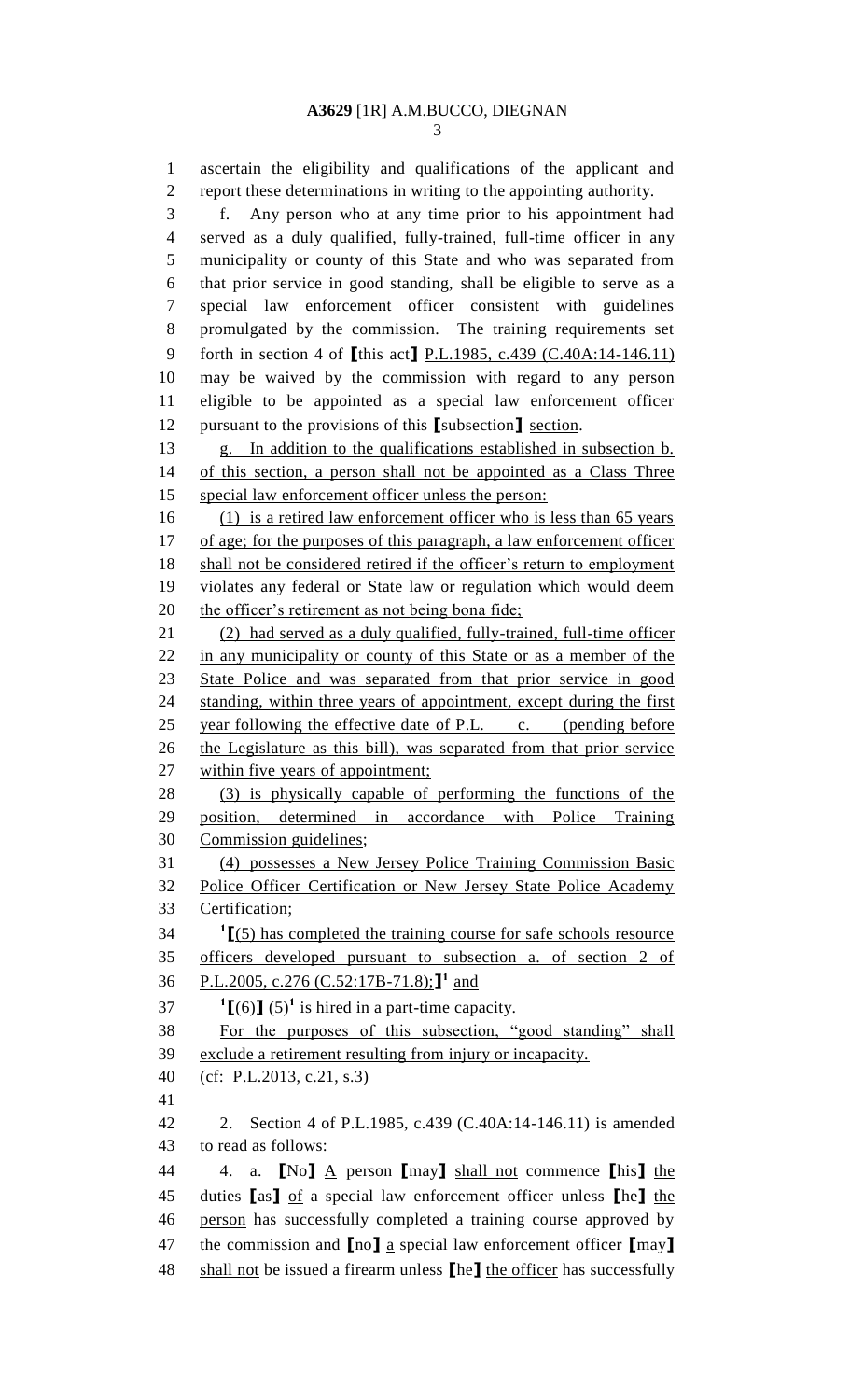completed the basic firearms course approved by the commission for permanent, regularly appointed police and annual requalification examinations as required by subsection b. of section 7 of **[**this act**]** P.L.1985, c.439 (C.40A:14-146.14). There shall be **[**two**]** three classifications for special police officers. The commission shall prescribe by rule or regulation the training standards to be established for each classification. Training may be in a commission approved academy or in any other training program which the commission may determine appropriate. The classifications shall be based upon the duties to be performed by the special law enforcement officer as follows: (1) Class One. Officers of this class shall be authorized to

13 perform routine traffic detail, spectator control, and similar duties. If authorized by ordinance or resolution, as appropriate, Class One officers shall have the power to issue summonses for disorderly persons and petty disorderly persons offenses, violations of municipal ordinances, and violations of Title 39 of the Revised Statutes. The use of a firearm by an officer of this class shall be strictly prohibited and **[**no**]** a Class One officer shall not be assigned any duties which may require the carrying or use of a firearm.

 (2) Class Two. Officers of this class shall be authorized to exercise full powers and duties similar to those of a permanent, regularly appointed full-time police officer. The use of a firearm by an officer of this class may be authorized only after the officer has been fully certified as successfully completing training as prescribed by the commission.

 (3) Class Three. Officers of this class shall be authorized to exercise full powers and duties similar to those of a permanent, regularly appointed full-time police officer while providing security at a public or nonpublic school or a county college on the school or college premises during hours when the public or nonpublic school or county college is normally in session or when it is occupied by public or nonpublic school or county college students or their teachers or professors. While on duty in the jurisdiction of employment, an officer may respond to offenses or emergencies off school or college grounds if they occur in the officer's presence while traveling to a school facility or county college, but an officer shall not otherwise be dispatched or dedicated to any assignment off school or college property.

 The use of a firearm by an officer of this class shall be authorized pursuant to the provisions of subsection b. of section 7 of P.L.1985, c.439 (C.40A:14-146.14). An officer of this class 44 shall not be authorized to carry a firearm while off duty unless the 45 officer complies with the requirements set forth in subsection 1. of N.J.S.2C:39-6 authorizing a retired law enforcement officer to carry a handgun.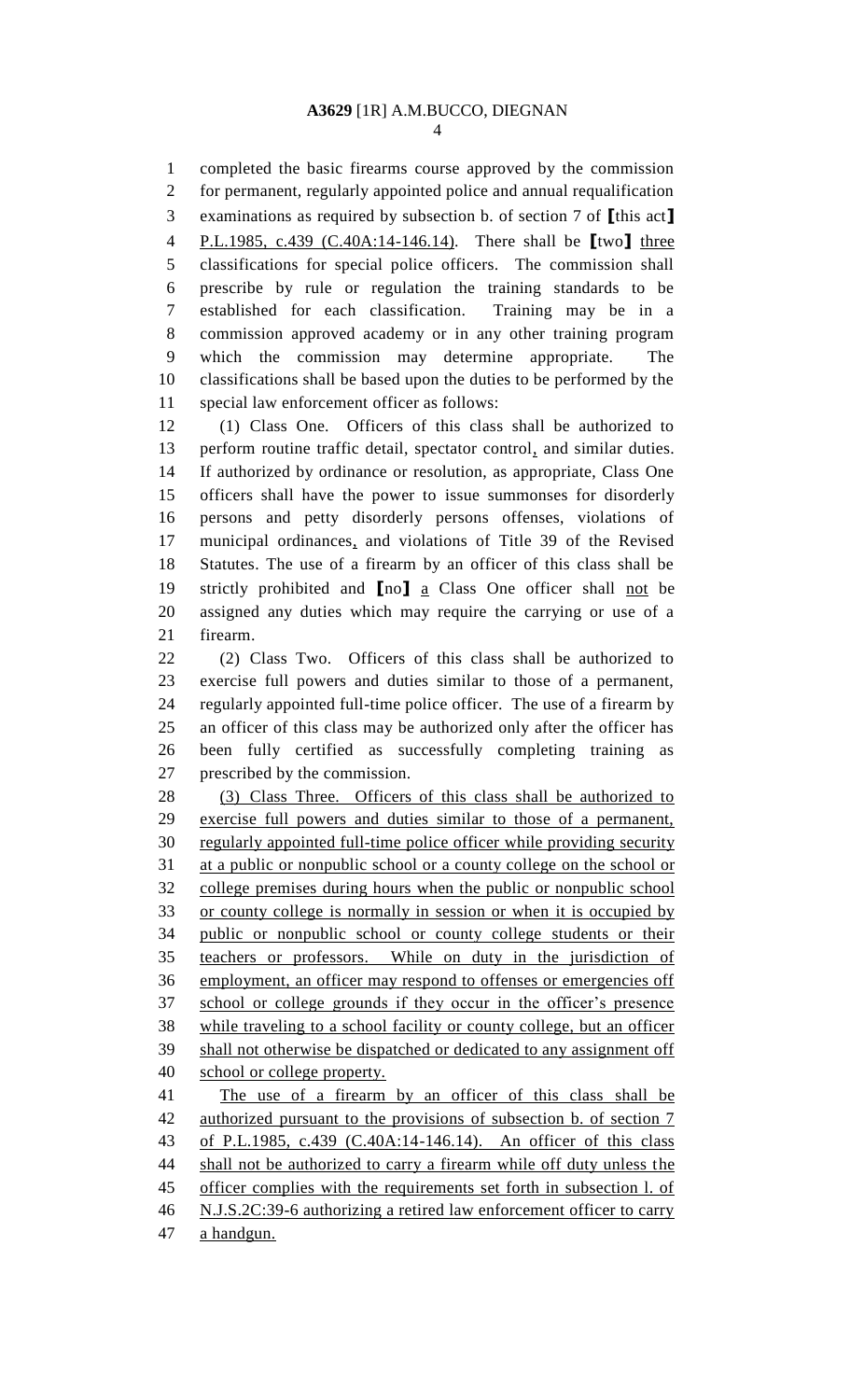b. The commission may, in its discretion, except from the requirements of this section any person who demonstrates to the commission's satisfaction that **[**he**]** the person has successfully completed a police training course conducted by any federal, state or other public or private agency, the requirements of which are substantially equivalent to the requirements of this act.

 c. The commission shall certify officers who have satisfactorily completed training programs and issue appropriate certificates to those officers. The certificate shall clearly state the category of certification for which the officer has been certified by the commission.

 d. All special law enforcement officers appointed and in service on the effective date of this act may continue in service if within 24 months of the effective date of this act they will have completed all training and certification requirements of this act.

- (cf: P.L.2013, c.21, s.4)
- 

 3. Section 7 of P.L.1985, c.439 (C.40A:14-146.14) is amended to read as follows:

 a. Special law enforcement officers may be appointed for terms not to exceed one year, and the appointments may be revoked by the local unit for cause after adequate hearing, unless the appointment is for four months or less, in which event the appointment may be revoked without cause or hearing. Nothing herein shall be construed to require reappointment upon the expiration of the term. The special law enforcement officers so appointed shall not be members of the police force of the local unit, and their powers and duties as determined pursuant to this act shall 29 cease at the expiration of the term for which they were appointed.

 b. **[**No**]** A special law enforcement officer **[**may**]** shall not carry a firearm except while engaged in the actual performance of the officer's official duties and when specifically authorized by the chief of police, or, in the absence of the chief, other chief law enforcement officer of the local unit to carry a firearm and provided that the officer has satisfactorily completed the basic firearms course required by the commission for regular police officers and annual requalification examinations as required for permanent, regularly appointed full-time officers in the local unit.

 A special law enforcement officer shall be deemed to be on duty only while **[**he**]** the officer is performing the public safety functions on behalf of the local unit pursuant to this act and when **[**he**]** the officer is receiving compensation, if any, from the local unit at the rates or stipends as shall be established by ordinance. A special law enforcement officer shall not be deemed to be on duty for purposes of this act while performing private security duties for private employers, which duties are not assigned by the chief of police, or, in the absence of the chief, other chief law enforcement officer of the local unit, or while receiving compensation for those duties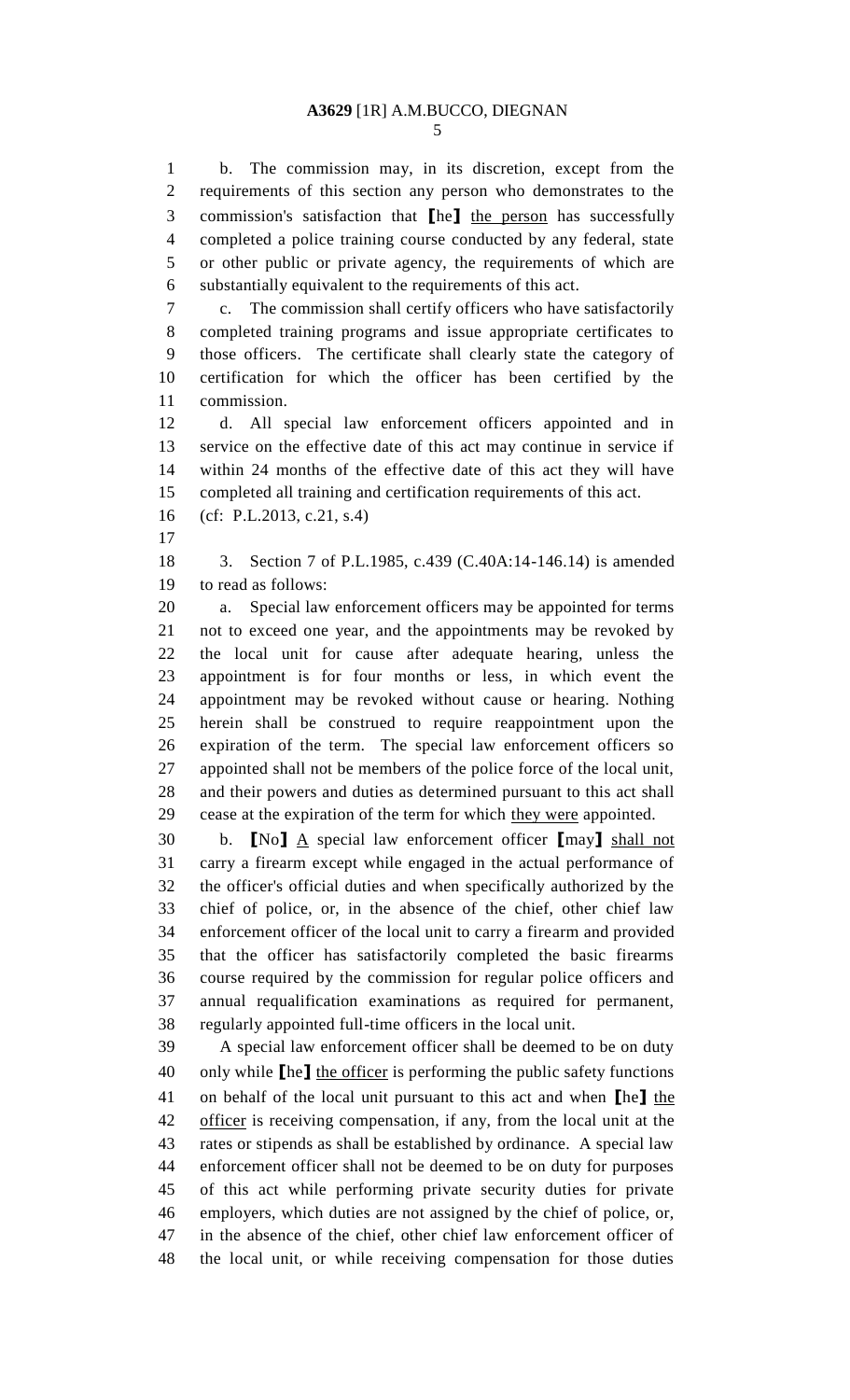from a private employer. A special law enforcement officer may, however, be assigned by the chief of police or, in the absence of the chief, other chief law enforcement officer, to perform public safety functions for a private entity if the chief of police or other chief law enforcement officer supervises the performance of the public safety functions. If the chief of police or other chief law enforcement officer assigns the public safety duties and supervises the performance of those duties, then, notwithstanding that the local unit is reimbursed for the cost of assigning a special law enforcement officer at a private entity, the special law enforcement officer shall be deemed to be on duty.

 The reimbursement for the duties of a special law enforcement officer, which is made to a municipality with a population in excess of 300,000, according to the 1980 federal decennial census, may be by direct payments from the employer to the special law enforcement officer, provided that records of the hours worked are forwarded to and maintained by the chief of police or other chief law enforcement officer responsible for assigning the special law enforcement officer those public safety duties.

 Any firearm utilized by a special law enforcement officer shall be returned at the end of the officer's workday to the officer in charge of the station house, unless the firearm is owned by the special law enforcement officer and was acquired in compliance with a condition of employment established by the local unit. Any special law enforcement officer first appointed after the effective date of this act shall only use a firearm supplied by the local unit. **[**No such**]** A special **[**police**]** law enforcement officer shall not carry a revolver or other similar weapon when off duty; but if any **[**such**]** special **[**police**]** law enforcement officer appointed by the governing body of any municipality having a population in excess of 300,000, according to the 1980 federal census, who is a resident of the municipality and is employed as a special **[**police**]** law enforcement officer at least 35 hours per week, or less at the discretion of the chief of police and mayor, shall, at the direction of the chief of police, have taken and successfully completed a firearms training course administered by the Police Training Commission, pursuant to P.L.1961, c.56 (C.52:17B-66 et seq.), and has successfully completed within three years of the effective date of P.L.1985, c.45 or three years of the date of appointment of the special **[**police**]** law enforcement officer, whichever is later, 280 hours of training in arrest, search and seizure, criminal law, and the use of deadly force, and shall annually qualify in the use of a revolver or similar weapon, **[**said**]** the special **[**police**]** law enforcement officer shall be permitted to carry a revolver or other similar weapon when off duty within the municipality where **[**he**]** the officer is employed. Specific authorization shall be in the form of a permit which shall not be unreasonably withheld, which is subject to renewal annually and may be revoked at any time by the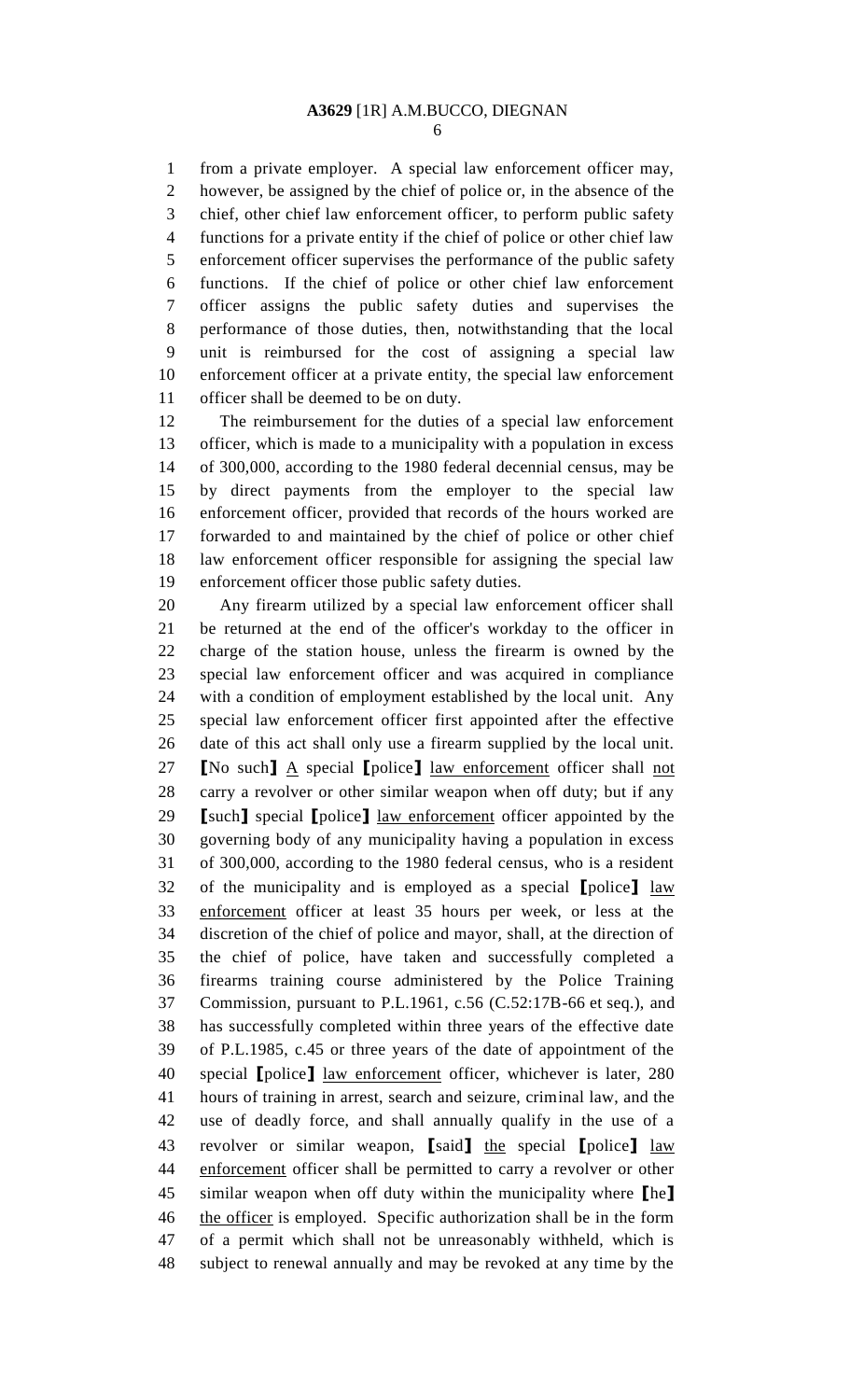chief of police. The permit shall be on the person of the special **[**police**]** law enforcement officer whenever a revolver or other similar weapon is carried off duty. **[**No**]** A permit shall not be issued until the special **[**police**]** law enforcement officer has successfully completed all training courses required under this section. Any training courses completed by a special **[**police**]** law enforcement officer under the direction of the chief of police in a school and a curriculum approved by the Police Training Commission, pursuant to P.L.1961, c.56 (C.52:17B-66 et seq.), shall be credited towards the 280 hours of training required to be completed by this section. Any training required by this section shall commence within 90 days of the effective date of P.L.1985, c.45 or within 90 days of the date of the appointment of the special **[**police**]** law enforcement officer, whichever is later.

 c. A special law enforcement officer shall be under the supervision and direction of the chief of police or, in the absence of the chief, other chief law enforcement officer of the local unit wherein the officer is appointed, and shall perform **[**his**]** the 19 officer's duties only in the local unit except when in fresh pursuit of any person pursuant to chapter 156 of Title 2A of the New Jersey Statutes or when authorized to perform duties in another unit pursuant to a mutual aid agreement enacted in accordance with section 1 of P.L.1976, c.45 (C.40A:14-156.1).

 d. The officer shall comply with the rules and regulations applicable to the conduct and decorum of the permanent, regularly appointed police officers of the local unit, as well as any rules and regulations applicable to the conduct and decorum of special law enforcement officers.

 e. Notwithstanding any provision of P.L.1985, c.439 (C.40A:14-146.8 et seq.) to the contrary, a special law enforcement officer may travel through another local unit to reach a noncontiguous area of the local unit in which **[**his**]** the officer's appointment was issued or to transport persons to and from a correctional facility.

(cf: P.L.1991, c.46, s.1)

 4. Section 9 of P.L.1985, c.439 (C.40A:14-146.16) is amended to read as follows:

 9. a. Except as provided in subsection c. of this section, **[**no**]** a special law enforcement officer **[**may**]** shall not be employed for more than 20 hours per week by the local unit except that special law enforcement officers may be employed by the local unit for those hours as the governing body may determine necessary in accordance with the limits prescribed below:

 (1) In resort municipalities not to exceed 48 hours per week during any seasonal period.

 (2) In all municipalities or counties without limitation as to hours during periods of emergency.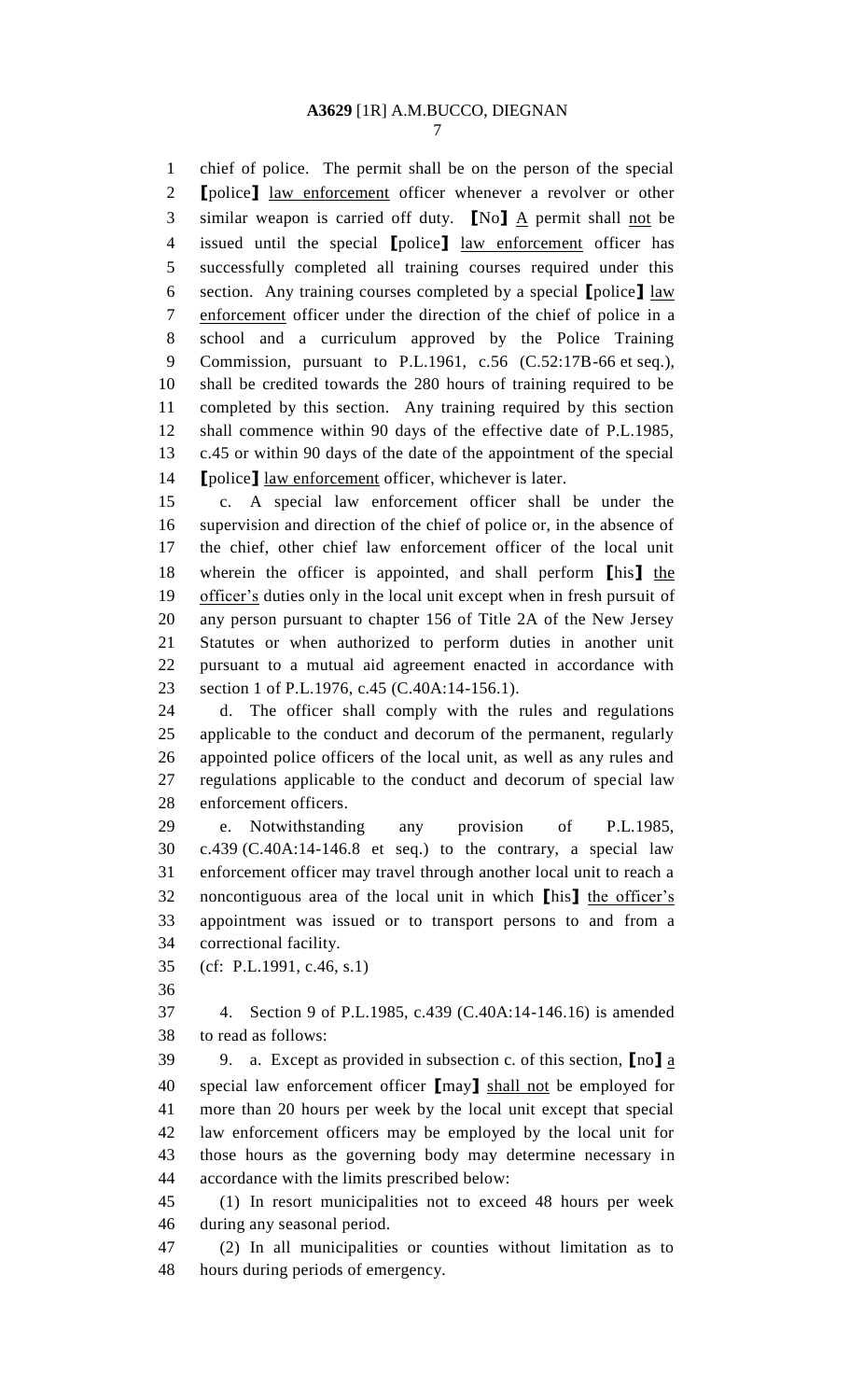(3) In all municipalities or counties in addition to not more than 20 hours per week including duties assigned pursuant to the provisions of section 7 of **[**this act**]** P.L.1985, c.439 (C.40A:14- 146.14) a special law enforcement officer may be assigned for not more than 20 hours per week to provide public safety and law enforcement services to a public entity. (4) In municipalities or counties, as provided in subsection b. of section 7 of **[**this act**]** P.L.1985, c.439 (C.40A:14-146.14), for hours to be determined at the discretion of the director of the municipal or county police force. (5) A Class Three special law enforcement officer in all municipalities without limitation. b. Notwithstanding any provision of **[**this act**]** P.L.1985, c.439 (C.40A:14-146.8 et seq.) to the contrary, special law enforcement officers may be employed only to assist the local law enforcement unit but may not be employed to replace or substitute for full-time, regular police officers or in any way diminish the 18 number of full-time officers employed by the local unit. A Class Three special law enforcement officer may be employed only to 20 assist the local law enforcement unit with security duties and shall not supplant a law enforcement officer employed pursuant to the provisions of N.J.S.18A:17-43 or a safe schools resource officer employed pursuant to the provisions of section 3 of P.L.2005, c.276 (C.18A:17-43.1). c. Each municipality or county may designate one special law enforcement officer to whom the limitations on hours employed set forth in subsection a. of this section shall not be applicable. 28 d. A Class Three special law enforcement officer appointed pursuant to the provisions of P.L.1985, c.439 (C.40A:14- 146.8 et seq.) shall not, based on this appointment, be eligible for health care benefits or enrollment in any State-administered retirement system. (cf: P.L.2013, c.21, s.6) 1**[**5. Section 2 of P.L.2005, c.276 (C.52:17B-71.8) is amended to read as follows: 2. a. The Police Training Commission in the Division of Criminal Justice in the Department of Law and Public Safety, in consultation with the Attorney General, shall develop a training course for safe schools resource officers and public school employees assigned by a board of education to serve as a school liaison to law enforcement. The Attorney General, in conjunction with the Police Training Commission, shall ensure that the training course is developed within 180 days of the effective date of this act. The course shall at a minimum provide comprehensive and consistent training in current school resource officer practices and concepts. The course shall include training in the protection of students from harassment, intimidation, and bullying, including